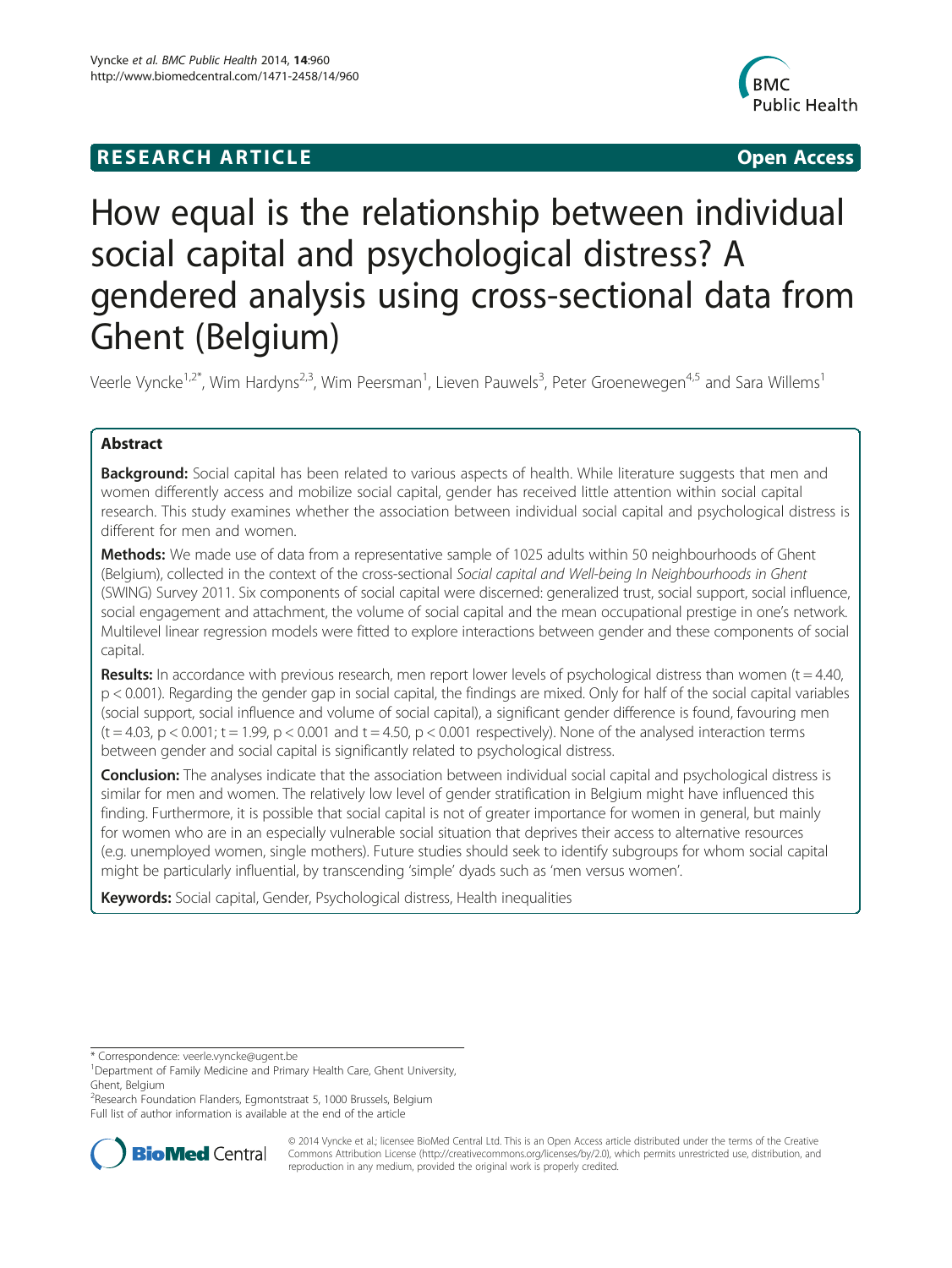## Background

Social capital refers to the idea that social networks are potential resources for individuals, communities, and the society as a whole, and is often used to refer to aspects of social relationships characterized by trust and reciprocity [\[1,2](#page-10-0)]. Social capital has been related to different aspects of individual and population health, such as selfrated health, mental health and health care access [[3-6](#page-10-0)]. Although many authors have reported the beneficial influence of social capital, social capital might also negatively impact health and well-being [\[7](#page-10-0)-[9\]](#page-10-0). Strong social bonds within a group might prevent others from joining the network, leading to the exclusion of 'outsiders'. Furthermore, high levels of social capital can place large claims on group members, due to restricting social control and pressure to conform to the prevailing social norms in the group [[7\]](#page-10-0).

Social capital is introduced to the literature by scholars from different scientific disciplines, who each approach the concept from a different theoretical background [[10,11\]](#page-10-0). Therefore, competing views on the concept can be distinguished in current literature. Most empirical studies on social capital and health have heavily focused on social norms within networks, such as trust and reciprocity, as the core of social capital [[12](#page-11-0),[13](#page-11-0)]. However, this focus has been subject to critique since it easily ignores the potential downside of social capital for health and the influence of social stratification on the access to and use of social capital [\[14,15](#page-11-0)]. Consequently, some researchers have proposed a shift in social capital theory from a 'normative' to a 'resource-based' perspective [[16-18](#page-11-0)]. The latter identifies the resources embedded in social networks as the core of the concept [[17](#page-11-0)] and has some important benefits over the 'normative' approach. Due to its strict focus on resources in social networks, this vision enables a clear distinction of social capital from its antecedents and consequences, and facilitates the elaboration of testable hypotheses on social capital and health [[15,16\]](#page-11-0). The 'resource-based' approach to social capital is considered especially useful to study social capital's role for health inequity since it incorporates the influence of social position on the access to and use of social capital [\[14,17](#page-11-0)].

## Gender differences in social capital

Social capital and, on a related note, social networks are not evenly distributed between both sexes; the social networks of men and women differ in terms of composition, quantity and type. These differences in social capital are believed to arise from gender-specific socialization processes, differential societal expectations with regard to social networking [\[19](#page-11-0)] and men and women's varying opportunities to invest in social capital [[20](#page-11-0)].

Regarding the composition of networks, men generally have less relatives in their networks than women [\[21,22](#page-11-0)]. Furthermore, men are more frequently involved in formal networks [\[21](#page-11-0)], while women are traditionally less likely to be involved in relationships that transcend power or authority gradients in society (also referred to as 'linking social capital' by Szreter and Woolcock [\[11](#page-10-0)]). With regard to the quantity and quality of networks, men generally have larger social networks than women and are more trusting toward others [[23\]](#page-11-0). With regard to the type of networks, women have been found to more frequently participate in community networks [[24,25\]](#page-11-0). Furthermore, women tend to participate in associations with a caring or domestic focus, or groups associated with education, arts and religion, whereas men mostly participate in associations focused on economy, business, politics or sports [\[23\]](#page-11-0).

#### Gender differences in mental health

Men and women not only differ with regard to their social networks, but also with regard to their health status. More specifically with respect to mental health, the prevalence of most mood disorders and anxiety disorders is higher in women, while most externalizing disorders and substance use disorders are more often found in men [[26](#page-11-0)-[28\]](#page-11-0). With regard to depression, social epidemiologists have consistently reported gender differences, with women reporting more severe and more frequent depressive symptoms [\[27,29](#page-11-0)]. For example, the data from the 2008 Belgian Health Interview Survey shows that 13% of the Belgian women older than 15 report depressive complaints, whereas these complaints are reported by only 6% of their male counterparts [[30\]](#page-11-0).

These differences can partially be artefactual, due to for instance differences in reporting depressive symptoms and seeking help. However, literature stresses that differences in mental health between men and women persist after taking these factors into account. The gender gap in mental health can be attributed to different biological, psychological and social factors [[26,27,31-33\]](#page-11-0). With regard to biological explanations, it is hypothesized that women are more prone to develop depression due to biochemical mechanisms (e.g. hormonal and neurotransmitter systems) and specific factors related to the reproductive biology of the female body (e.g. menstrual cycle, pregnancy, childbirth and menopause.) [[26](#page-11-0),[27,34\]](#page-11-0). Furthermore, different psycho-social pathways are thought to contribute to gender differences in depression. For instance, personality attributes that predispose to develop depression, such as dependency and self-criticism, are often considered aspects of a female gender identity. Also, the specific social roles women are likely to take up during their lives (e.g. caring and domestic roles, combining work and private life) and the social position of women in society are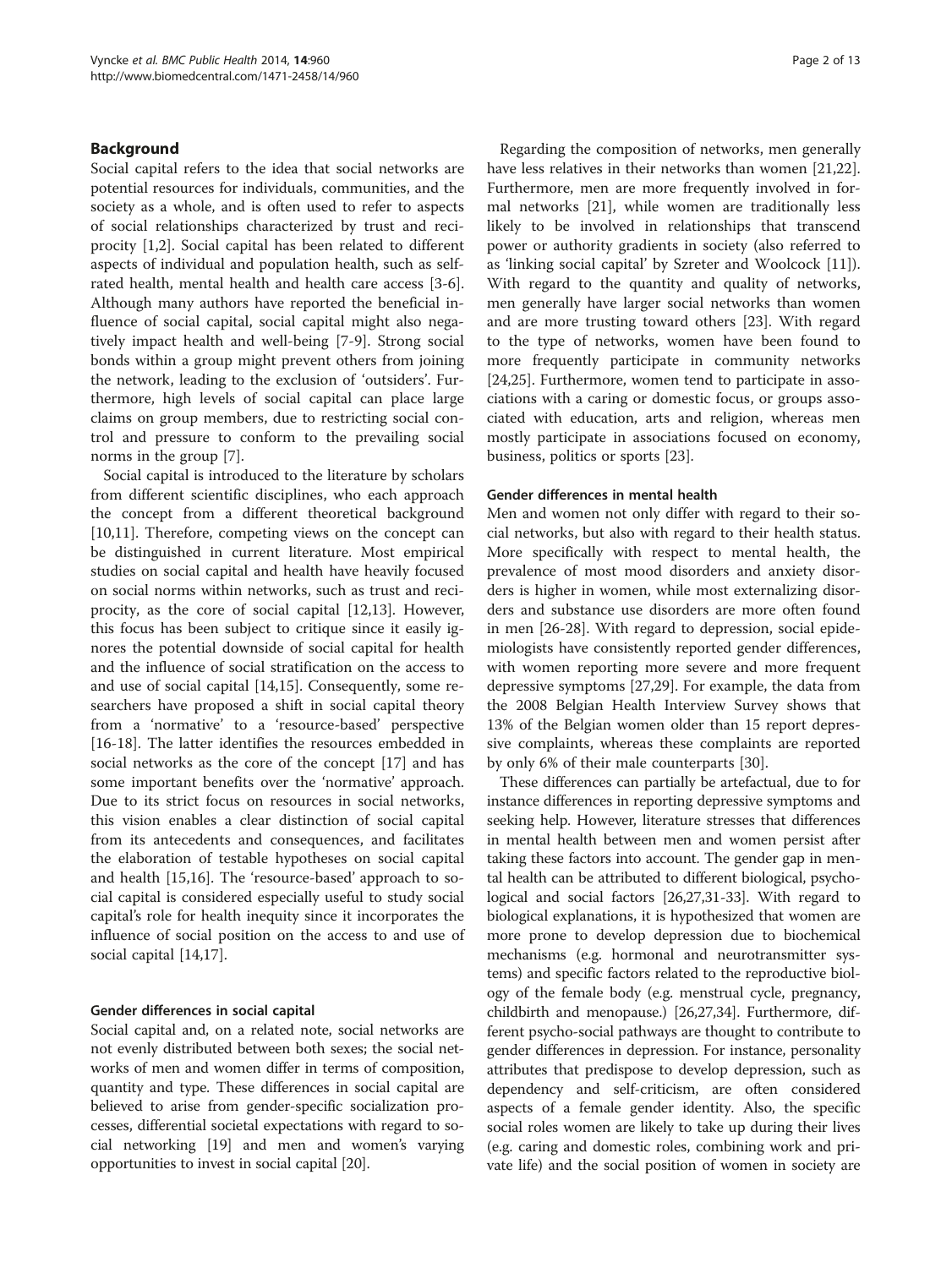believed to contribute to the differences in depression rates between men and women [\[26,27](#page-11-0)].

## Can social capital contribute to the explanation of gender differences in mental health

The differential mobilisation of social capital might be one of the psycho-social pathways that underlies the gender gap in mental health problems. However, social capital theory has generally been critiqued to be "gender blind" [[35\]](#page-11-0) as the question whether social capital's association with health differs between men and women has received hardly any attention from the founding fathers of social capital theory [\[21](#page-11-0)]. This question is also rarely addressed in empirical research. Empirical articles that address the question whether social capital differently influences men and women's health are limited and research findings are mixed. Moreover, the few studies that address this research question mostly focus on social capital at the level of local neighbourhoods, to the detriment of research on individual social capital. When gender is found to moderate the association between neighbourhood social capital and health, the positive association of social capital with health is generally stronger for women than for men [\[24,25,36](#page-11-0)] which could be explained by women's higher exposure to neighbourhood processes [\[24,25,37\]](#page-11-0).

#### Rationale and research aim

The current study explores one of the possible psychosocial pathways that might contribute to gender differences in mental health –social capital- and as such builds upon the current knowledge that gender influences both social network characteristics and aspects of mental health. Although the need for a gendered analysis of social capital's association with health was stressed in previous research [\[38\]](#page-11-0), literature has rarely explored whether the association between social capital and health is different for men and women.

Furthermore, current literature has mainly addressed interactions between gender and social capital at the neighbourhood level. As a response to this gap in current knowledge, this study will assess whether the association between individual social capital and psychological distress is similar for men and women.

## Methods

The current study made use of data from the SWING Survey 2011 ( $N = 1025$ ). The SWING Survey 2011 focused on the role of social processes for disparities in health and well-being at the individual and neighbourhood level. The study protocol was approved by the Ethical Commission of Ghent University and described in detail in the technical report of the SWING-study, which is available at [https://biblio.ugent.be/input/download?](https://biblio.ugent.be/input/download?func=downloadFile&recordOId=4164887&fileOId=4164888) [func=downloadFile&recordOId=4164887&](https://biblio.ugent.be/input/download?func=downloadFile&recordOId=4164887&fileOId=4164888) [fileOId=4164888](https://biblio.ugent.be/input/download?func=downloadFile&recordOId=4164887&fileOId=4164888).

#### Sampling and data collection

The data was collected in Ghent, Belgium. The city covers  $158 \text{ km}^2$  and is divided into 201 'statistical sectors'. A statistical sector is the smallest administrative level in which objective administrative data (demographic, social, and economic data) are available and can be compared with the census tract level in the Anglo-Saxon system. In the current study, statistical sectors were used to operationalize neighbourhoods.

Fifty of the 201 neighbourhoods in Ghent were purposely selected by the research team. To be selected, a minimum population size of 200 inhabitants was required to ensure the anonymity of the participants, leaving 142 statistical sectors eligible for selection. Afterwards, a purposive selection of 50 neighbourhoods was made, taking objective data on population density and socioeconomic deprivation [\[39\]](#page-11-0) into account to reach a representative sample. The inclusion of adjacent neighbourhoods was minimised in order to keep the influence of 'spatial proximity' to a minimum. The average population size of the selected neighbourhoods was 1681, while the average size of the selected neighbourhoods was 0.64 km<sup>2</sup>.

In each neighbourhood, a stratified sample of adult inhabitants was selected from the National Population Register, representative of the composition of each neighbourhood with regard to age (18-24, 25-34, 35-44, 45-54, 55-64, 64-74, 75+), sex (male versus female) and nationality (Belgian nationality versus non-Belgian nationality). Table A in the Additional file [1](#page-10-0) compares the sample and population characteristics. For each selected inhabitant, three substitutes with similar sociodemographic characteristics were selected. Respondents who could not be reached or refused to participate were replaced by a randomly selected respondent from the same age, gender and ethnic stratum.

A strict data collection protocol, approved by the Ethical Commission of Ghent University Hospital, was followed. The data was collected in the Fall of 2011 by 164 students  $(2<sup>nd</sup>$  bachelor criminological sciences) within the framework of their methodology classes, after receiving an intensive interview training. Data was collected during a home visit using a structured questionnaire that is administered face-to-face. Additionally, respondents were presented some possibly sensitive questions (e.g. questions about income and substance use) in a short selfadministered questionnaire. Before being eligible for further analyses, the collected data was put through a strong quality control (e.g. using control respondents, comparing received data with external data with regard to age, nationality and sex, etc.). The overall response rate was 57.13%, but important variations between the different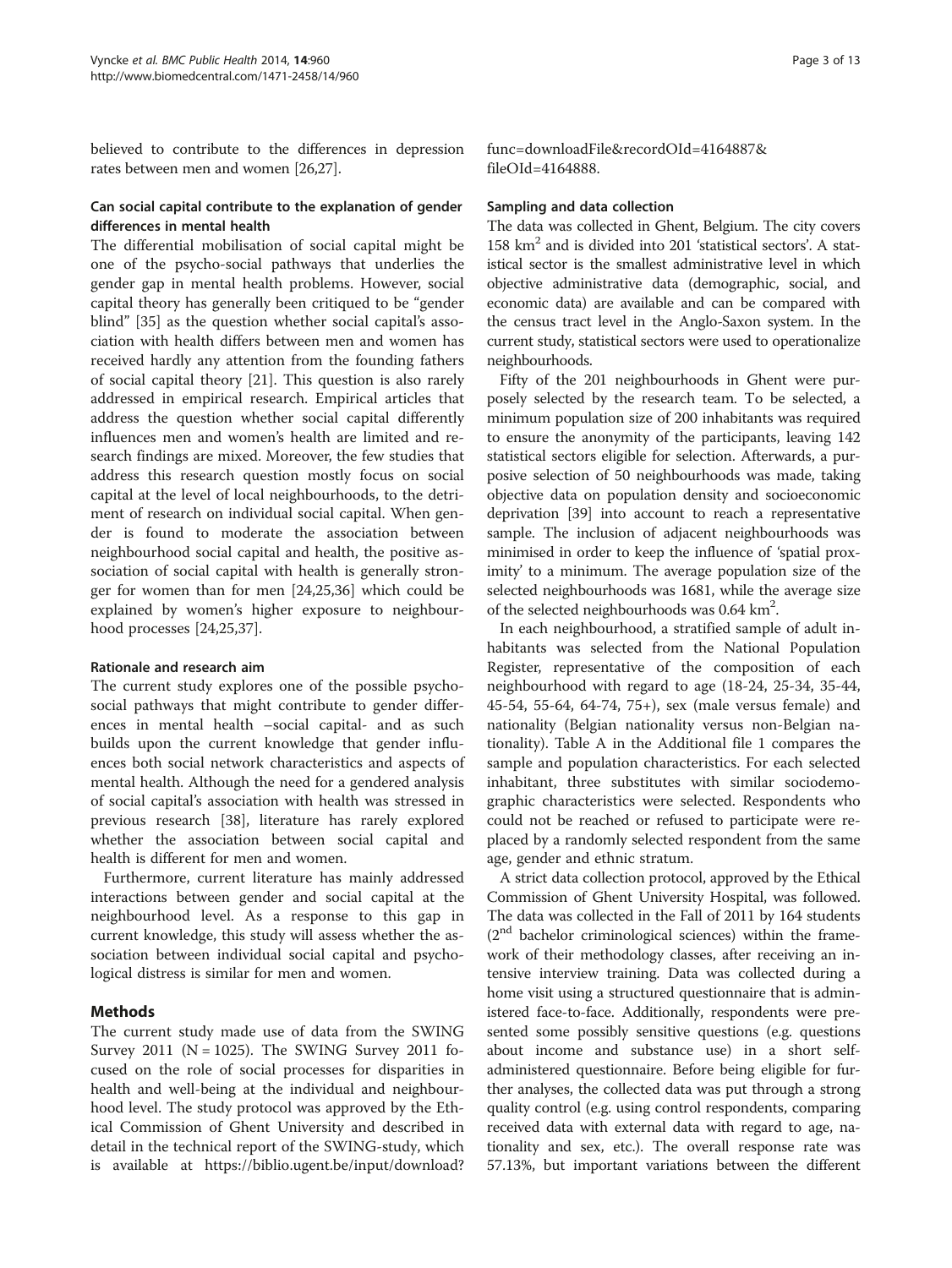neighbourhoods were observed (neighbourhood level response rates ranged from 36.6 to 76.9%). Table B in the Additional file [1](#page-10-0) provides a detailed overview of the response rate per included neighbourhood.

#### Dependent variable

Using the 5-item index from the MOS 36-Item Short-Form Health Survey (SF-36), respondents were asked to what extent they had experienced symptoms of depression and nervousness during the past four weeks (referred to as psychological distress throughout the rest of the paper). An overall sum score ranging from 0 to 100 was calculated, with higher scores referring to less psychological distress [[40](#page-11-0)]. A detailed overview of the items that make up this scale and its psychometric characteristics can be found in Table C in the Additional file [1](#page-10-0).

#### Independent variables

This study includes information on six different components of individual social capital: a scale on generalized trust on the one hand and five components which refer to the social resources in respondents' networks on the other hand. Generalized trust is routinely used to measure social capital [[41\]](#page-11-0). In accordance with international research (e.g. European Social Survey), generalized trust was measured using a 3 - item scale.

To measure the other components of social capital, we made use of a 'Resource Generator' and a 'Position Generator'.

A 'Resource Generator' [[42,43\]](#page-11-0) lists a number of concrete network resources across different life domains [[15\]](#page-11-0). Respondents were asked to indicate whether someone in their network could provide access to these specific resources. The Resource Generator is considered to be an easily interpretable and valid instrument to measure individual social capital [[44\]](#page-11-0) and is to some extent applied in earlier health research [\[45,46\]](#page-11-0). The use of a domain-specific resource generator has been recommended [\[47](#page-11-0)], but a Resource Generator developed for health research in the Belgian context was to our knowledge not available. Consequently, a new instrument was developed, based on theory [\[44,48\]](#page-11-0) and a Dutch version of the Resource Generator [\[49\]](#page-11-0).

In line with a theoretical framework on social networks and health [[48\]](#page-11-0), three subscales from the resource generator were identified using principal axis factor analysis. As such, three different components of social capital could be distinguished. The subscale on social support uses nine items to measure the respondents' perception of available social support. The subscale on social influence consists of three items that refer to the prevailing social norms in one's network, and asked whether someone in the respondents' network would encourage them to (1) eat healthy, (2) be physically

active and (3) go to a physician if they experience health problems. The subscale on social engagement and attachment assessed the sense of fulfilment and closeness respondents ascribe to ties in their social network using 4 items. A detailed overview of the items that were used to measure generalized trust, social support, social influence and social engagement and attachment, and the psychometric characteristics of these scales can be found in Table C in the Additional file [1](#page-10-0).

In contrast to the Resource Generator, which lists specific health resources in respondents' networks, the 'Position Generator' is a general, non-domain specific instrument to measure individual social capital that focusses on the occupational prestige of alters in the respondents' network [\[44](#page-11-0)]. This instrument listed a number of occupations and asked whether respondents know someone from these specific professions. The occupations were purposely chosen to represent diverse economic disciplines and cover the whole socioeconomic spectrum [[44](#page-11-0)]. The position generator in the current study is based on the 20 item Position Generator used in the Social Cohesion in Flanders (SCIF) study [\[50](#page-11-0)], with some minor adjustments based on 11 cognitive interviews used to pretest the instrument. Earlier research has suggested that the Position Generator is a valid and reliable instrument to measure social capital [[47\]](#page-11-0) and describes the association between components of individual social capital measured by a Position Generator and different health outcomes [[51](#page-11-0)-[54\]](#page-11-0). Two components of social capital based on the position generator were included in the analyses: the volume of social capital on the one hand and the mean occupational prestige in one's network on the other hand. First, the volume of social capital was measured by counting the total number of accessed positions [[42,44](#page-11-0)]. Second, the International Socioeconomic Index of occupational status (ISEI) [\[55\]](#page-11-0) was used to determine the occupational prestige linked to each of the twenty occupations of the Position Generator. For the categories 'someone who is on welfare' and 'someone who is unemployed' the occupational prestige scores determined by the researchers of the SCIF-study were used (0 and 5 respectively) [[50\]](#page-11-0). The Position Generator also enabled to calculate the *mean occu*pational prestige in respondents' network. Lin and Dumin state that people's position on the socioeconomic ladder (as measured by their occupational position) is positively connected with access to social capital [\[56\]](#page-11-0). Therefore, having access to social ties with a higher occupational prestige is associated with higher access to social capital and believed to better help individuals to achieve their individual goals [[17,56](#page-11-0)].

All analyses controlled for age, having a partner (people who currently don't have a partner were considered as the reference category), experiencing financial difficulties, monthly income per capita and respondents'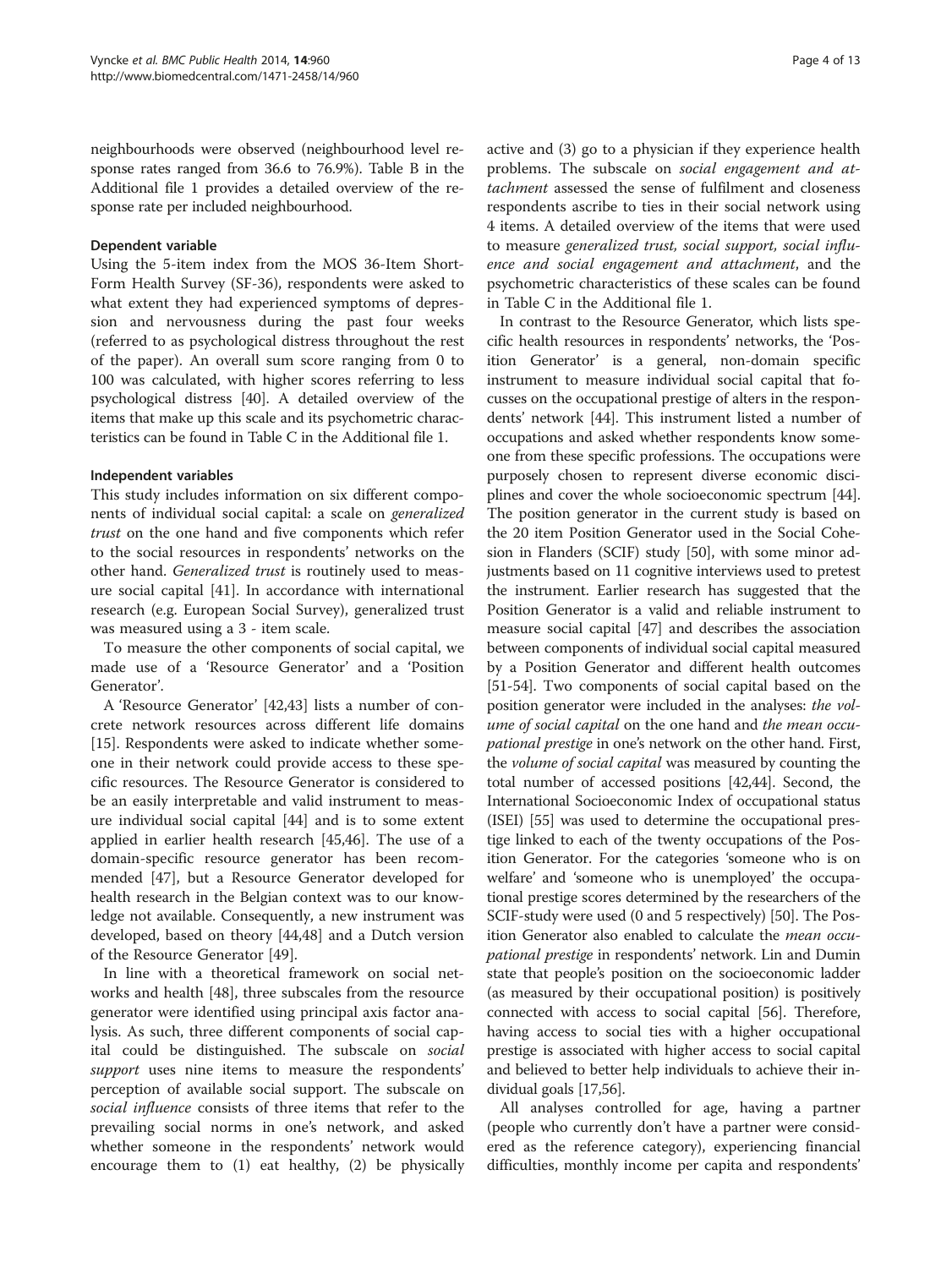<span id="page-4-0"></span>sex, by including these sociodemographic variables as covariates in the analyses.

To measure perceived financial difficulties, people were asked to report to what extent their household could make ends meet with the available monthly income, using a 5-point Likert scale ranging from 'very difficult' to 'very easy'. Perceived financial difficulties was included in the analysis by means of two dummy variables, which discerned between finding it (very) hard to get by (reference category), finding it easy nor hard to get by and finding it (very) easy to get by.

Thirteen answering categories were provided to respondents to indicate the total household net income (including wages, salaries, benefits, child support etc.). The monthly income per capita (income weighted by household size) was calculated using the OECD modified equivalent scale, based on the mathematical average of the answering categories [[57](#page-11-0)]. Furthermore, all analyses controlled for psychological resilience in an attempt to control for the expected relationship between psychological characteristics and social capital [[3\]](#page-10-0). Resilience can be defined as the ability to 'bounce back' in times of stress [\[58,59](#page-11-0)]. Research has linked higher levels of resilience to better mental and physical health [\[60](#page-11-0)-[62](#page-11-0)]. Comparative research

on different instruments to measure resilience has identified the Brief Resilience Scale by Smith and colleagues [[59](#page-11-0)] as a concise, reliable and valid scale to assess resilience. Two items from the Brief Resilience Scale were included in the current study, yielding in a resilience scale with a good internal consistency (see Table C in the Additional file [1](#page-10-0) fur further details).

#### Data analysis

Data preparation and descriptive statistics were completed using the Statistical Program for the Social Sciences (SPSS) 21. The differences in psychological distress, social capital and control variables between men and women were explored using T-tests and chi squared tests (see Table 1).

Next, multilevel linear regression models were fitted using maximum likelihood estimation in MLwiN 2.26 to account for the nested data structure of people within neighbourhoods. First, an intercept-only model was fitted to decompose the total variance in psychological distress into the variance of the lowest level errors (individuals) and the highest level errors (neighbourhoods) (see model 0 in Table [2](#page-5-0)). After examining the neighbourhood-level variance in psychological distress in

|  | Table 1 Distribution of demographic characteristics, mental health and social capital |  |  |  |  |  |  |
|--|---------------------------------------------------------------------------------------|--|--|--|--|--|--|
|--|---------------------------------------------------------------------------------------|--|--|--|--|--|--|

|                                                              | <b>Total</b>     | Men              | Women            | $T/X^2$         |
|--------------------------------------------------------------|------------------|------------------|------------------|-----------------|
| Gender, No. (%)                                              |                  |                  |                  |                 |
| Women                                                        | 530 (51.7)       |                  |                  |                 |
| Men                                                          | 494 (48.2)       |                  |                  |                 |
| Age, M (sd) (N = 1021)                                       | 47 (18.3)        | 46.14 (17.91)    | 47.99 (18.72)    | $t = -1.62$     |
| Having a partner, No. (%)                                    |                  |                  |                  | $X^2 = 3.74$    |
| Yes                                                          | 779 (76)         | 389 (78.7)       | 390 (72.4)       |                 |
| No                                                           | 246 (24)         | 105(21.3)        | 140 (26.4)       |                 |
| Having financial difficulties, No. (%)                       |                  |                  |                  | $t = -33.80***$ |
| Very hard to get by                                          | 18 (18)          | 11(2.2)          | 7(1.3)           |                 |
| Hard to get by                                               | 112(11.1)        | 35(7.2)          | 77 (14.8)        |                 |
| Hard nor easy to get by                                      | 289 (28.6)       | 123(25.2)        | 166 (31.9)       |                 |
| Easy to get by                                               | 419 (41.4)       | 211 (43.1)       | 207 (39.7)       |                 |
| Very easy to get by                                          | 173 (17.1)       | 108 (22.3)       | 64 (12.3)        |                 |
| Monthly income per capita, M (sd) ( $N = 930$ )              | 1568.08 (748,37) | 1635.18 (760.65) | 1506.24 (732.75) | $t = -2.63***$  |
| Resilience, M $(sd)$ (N = 1022)                              | 7.85 (1.58)      | 7.97 (1.55)      | 7.75(1.61)       | $t = 2.19***$   |
| Generalized trust, M (sd) $(N = 1024)$                       | 9.86(2.34)       | 9.90(2.40)       | 9.82(2.29)       | $t = 0.50$      |
| Social support, M (sd) $(N = 1025)$                          | 32.23 (13.2)     | 33.94 (13.30)    | 30.64 (12.94)    | $t = 4.03***$   |
| Social influence, M (sd) $(N = 1025)$                        | 9.99(5.56)       | 10.34 (5.61)     | 9.66(5.51)       | $t = 1.99***$   |
| Social engagement, M (sd) $(N = 1024)$                       | 20.07 (6.42)     | 20(6.52)         | 20.11 (6.33)     | $t = -0.236$    |
| Volume of social capital, M (sd) ( $N = 1017$ )              | 9.32(4.63)       | 10 (4.78)        | 8.69 (4.41)      | $t = 4.50***$   |
| Mean occupational prestige in network, M (sd) ( $N = 1006$ ) | 47.74 (9.54)     | 47.54 (9.67)     | 47.94 (9.44)     | $t = -0.68$     |
| Psychological distress, M (sd) ( $N = 1021$ )                | 74.16 (15.24)    | 76.30 (14.47)    | 72.13 (15.67)    | $t = 4.40***$   |

 $*p \le 0.05$ ,  $**p \le 0.01$ ,  $***p \le 0.001$ .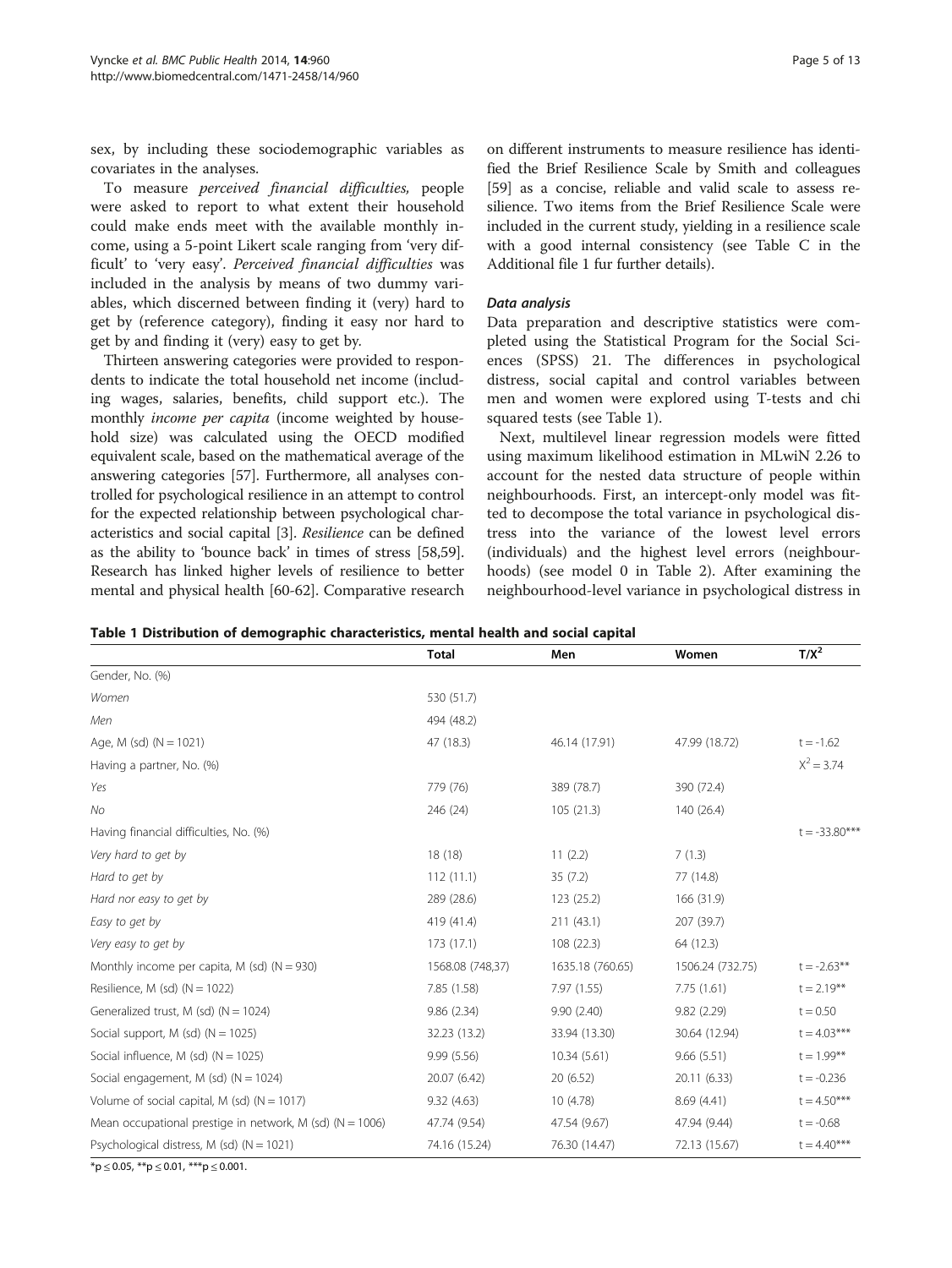|                          | Model 0    |                 | Model 1a   |                     |            | Model 1b            |  |
|--------------------------|------------|-----------------|------------|---------------------|------------|---------------------|--|
|                          | В          | 95% CI          | В          | 95% CI              | В          | 95% CI              |  |
| <b>Fixed effects</b>     |            |                 |            |                     |            |                     |  |
| Constant                 | 74.245     | [73.169-75.321] | 68.631     | $[65.519 - 71.743]$ | 68.688     | $[65.576 - 71.800]$ |  |
| Women                    |            |                 | $-2.862**$ | $[-4.626 - 1.098]$  | $-2.864**$ | $[-4.626 - 1.102]$  |  |
| Having a partner         |            |                 | 1.914      | $[-0.171 - 3.999]$  | 1.875      | $[-0.210 - 3.960]$  |  |
| Easy nor hard to get by  |            |                 | $4.092**$  | $[1.134 - 7.050]$   | $4.039**$  | $[1.083 - 6.995]$   |  |
| (Very) easy to get by    |            |                 | $7.349***$ | [4.389-10.309]      | 7.339***   | $[4.381 - 10.297]$  |  |
| Age                      |            |                 | 0.036      | $[-0.013 - 0.085]$  | 0.037      | $[-0.012 - 0.086]$  |  |
| Income per capita        |            |                 | $-0.001$   | $[-0.003 - 0.001]$  | $-0.001$   | $[-0.003 - 0.001]$  |  |
| Resilience               |            |                 | $3.395***$ | $[2.832 - 3.958]$   | $3.410***$ | $[2.847 - 3.973]$   |  |
| Generalized trust        |            |                 | $0.817***$ | $[0.433 - 1.201]$   | $0.600***$ | $[0.069 - 1.131]$   |  |
| Generalized trust *women |            |                 |            |                     | 0.441      | $[-0.304 - 1.186]$  |  |
|                          | $\sigma^2$ | <b>SE</b>       | $\sigma^2$ | <b>SE</b>           | $\sigma^2$ | <b>SE</b>           |  |
| <b>Random effects</b>    |            |                 |            |                     |            |                     |  |
| Level 2 constant         | 3.645      | 2.98            | 0.000      | 0.000               | 0.000      | 0.000               |  |
| Level 1 constant         | 228.440    | 10.36           | 181.072    | 8.429               | 180.808    | 8.417               |  |
| Deviance                 | 8456.780   |                 | 7417.938   |                     | 7416.595   |                     |  |
| Difference in deviance   |            |                 |            |                     | 1.343      |                     |  |
| p                        |            |                 |            |                     | 0.247      |                     |  |

<span id="page-5-0"></span>Table 2 Random intercept model (model 0) and multilevel linear model regressing psychological distress on generalized trust, gender and their interaction term

## Table 3 Multilevel linear model regressing psychological distress on social support, gender and their interaction term

| Model 2a   |                     | Model 2b   |                     |
|------------|---------------------|------------|---------------------|
| В          | 95% CI              | В          | 95% CI              |
|            |                     |            |                     |
| 68.589     | $[65.477 - 71.701]$ | 68.708     | $[65.590 - 71.826]$ |
| $-2.564**$ | $[-4.330 - 0.798]$  | $-2.574**$ | $[-4.340 - 0.808]$  |
| 1.674      | $[-0.419 - 3.767]$  | 1.614      | $[-0.481 - 3.709]$  |
| $4.010**$  | $[1.048 - 6.972]$   | $3.975***$ | $[1.013 - 6.937]$   |
| $7.524***$ | $[4.574 - 10,474]$  | 7.507***   | $[4.559 - 10.455]$  |
| 0.073      | $[0,02 - 0,124]$    | $0.074**$  | $[0.023 - 0.125]$   |
| $-0.001$   | $[-0,003-0,001]$    | $-0.001$   | $[-0.003 - 0.001]$  |
| 3.301***   | $[2,735-3,867]$     | $3.311***$ | $[2.745 - 3.877]$   |
| $0.160***$ | $[0,084-0,236]$     | $0.125***$ | $[0.025 - 0.225]$   |
|            |                     | 0.072      | $[-0.063 - 0.207]$  |
| $\sigma^2$ | <b>SE</b>           | $\sigma^2$ | <b>SE</b>           |
|            |                     |            |                     |
| 0.000      | 0.000               | 0.000      | 0.000               |
| 181.143    | 8.432               | 180.928    | 8.422               |
| 7418.302   |                     | 7417.205   |                     |
|            |                     | 1.097      |                     |
|            |                     | 0.295      |                     |
|            |                     |            |                     |

 $*$ p  $\leq$  0.05,  $**$ p  $\leq$  0.01,  $***$ p  $\leq$  0.001.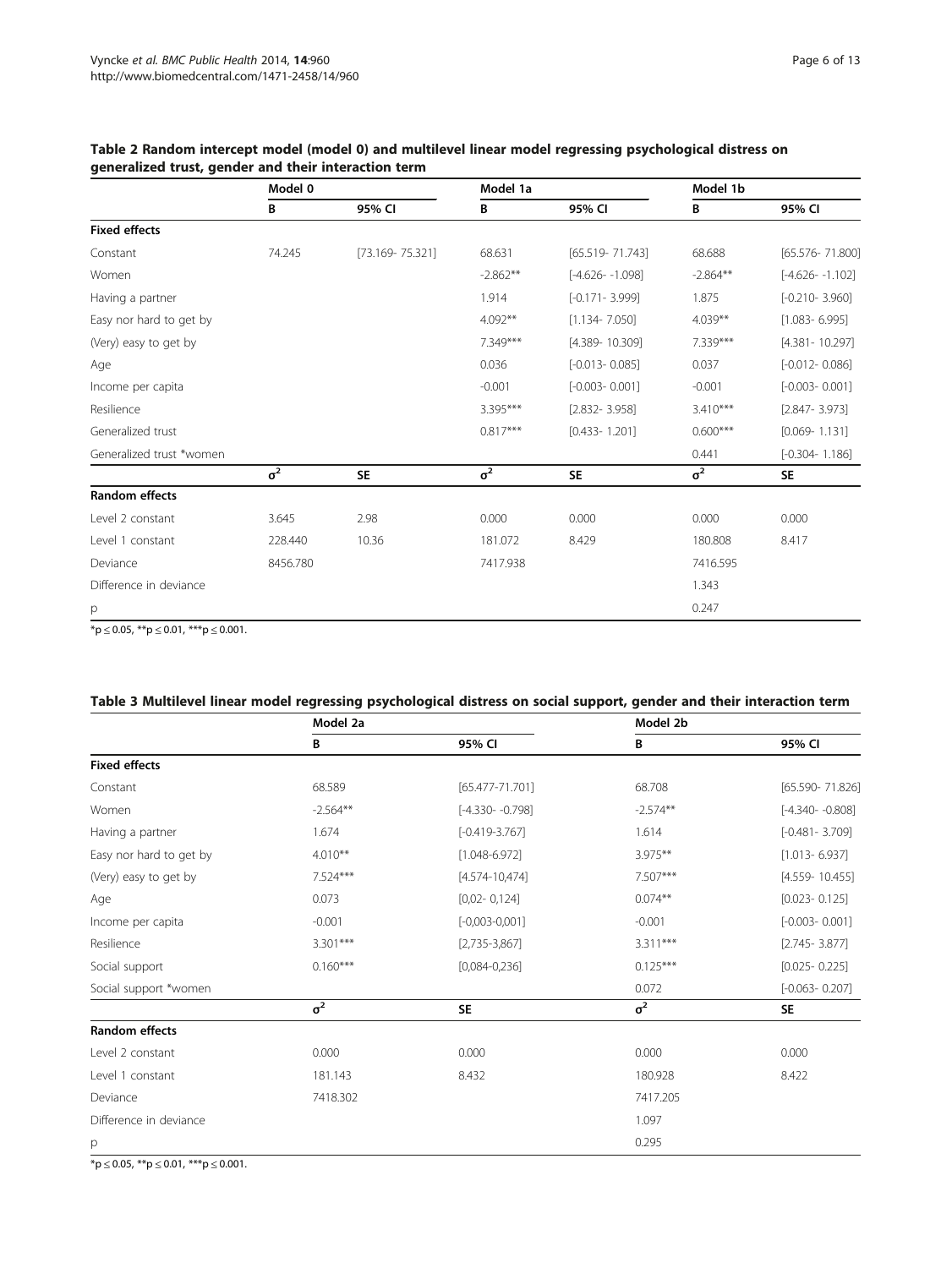<span id="page-6-0"></span>the intercept-only model, the relationship between individual social capital and psychological distress was analysed, controlling for individual covariates (age, sex, having a partner, financial difficulties and income per capita). These models are fitted for each social capital component separately (see model 1a to model 6a in Tables [2, 3,](#page-5-0) 4, [5,](#page-7-0) [6,](#page-8-0) [7](#page-9-0)), due to the high correlation between the different components of individual social capital on the one hand (correlation coefficients range up to 0.72 for the association between social support and social influence, see Table D in the Additional file [1](#page-10-0) for further details) and in order to maximize the statistical power of the models on the other hand.

Next, an interaction term between the component of individual social capital and gender was added to each of the previous models (model 1b to model 6b in Tables [1](#page-4-0), [2, 3](#page-5-0), 4, [5,](#page-7-0) [6](#page-8-0)). The difference in deviance of the nested models with and without the interaction term was analysed to evaluate the importance of the interaction term.

The continuous independent variables (age and resilience) were grand mean centred to simplify the interpretation of the intercept [[63](#page-11-0)].

The item non-response in the current study was very small, ranging from 0.1% to 1.4% for most sociodemographic variables, resilience and psychological distress. Only income per capita showed a higher non-response with 8.7% of the sample not providing data on income level. EM-imputation techniques were used to minimize loss of information in constructing the multiple-item scales. Imputation was only applied when at least half of the questions within a scale construct were answered. The analyses are based on the imputed variables (results using non-imputed scores are virtually identical).

#### Results

#### Description of the sample

The univariate sample statistics are presented in Table [1](#page-4-0). There were 48.2% men and 51.7% women in the sample.

## Distribution of psychological distress and social capital amongst men and women

The mean score for psychological distress was significantly different for men and women  $(t = 4.40; p < 0.001)$ ; women reported significantly more psychological distress than men (average psychological wellbeing score of 72.13 compared to 76.3 respectively). With regard to half of the social capital components, men reported a significantly higher level of social capital than women. Men reported to have access to more resources via their social network (mean *volume of social capital* = 10) compared to women (mean *volume of social capital* = 8.69, t = 4.50, p < 0.001). Furthermore, they reported a higher number of social ties that might provide social support (mean level =33. 94 for men and 30.64 for women,  $t = 4.03$ , p < 0.001) and more people that encourage healthy behaviour (social influence) (mean level =10.34 for men and

| Table 4 Multilevel linear model regressing psychological distress on social influence, gender and their interaction term |  |  |
|--------------------------------------------------------------------------------------------------------------------------|--|--|
|--------------------------------------------------------------------------------------------------------------------------|--|--|

|                                                                                                                                                                                                                                                                                                                     | Model 3a    |                     | Model 3b   |                     |
|---------------------------------------------------------------------------------------------------------------------------------------------------------------------------------------------------------------------------------------------------------------------------------------------------------------------|-------------|---------------------|------------|---------------------|
|                                                                                                                                                                                                                                                                                                                     | B           | 95% CI              | B          | 95% CI              |
| <b>Fixed effects</b>                                                                                                                                                                                                                                                                                                |             |                     |            |                     |
| Constant                                                                                                                                                                                                                                                                                                            | 67.982      | $[64.858 - 71.106]$ | 68.024     | $[64.900 - 71.148]$ |
| Women                                                                                                                                                                                                                                                                                                               | $-2.755***$ | $[-4.533 - 0.977]$  | $-2.756**$ | $[-4.532 - 0.980]$  |
| Having a partner                                                                                                                                                                                                                                                                                                    | 1.863       | $[-0.248 - 3.974]$  | 1.838      | $[-0.275 - 3.951]$  |
| Easy nor hard to get by                                                                                                                                                                                                                                                                                             | $4.542**$   | $[1.571 - 7.513]$   | $4.512**$  | $[1.539 - 7.485]$   |
| (Very) easy to get by                                                                                                                                                                                                                                                                                               | 8.238***    | $[5.290 - 11.186]$  | 8.239***   | $[5.291 - 11.187]$  |
| Age                                                                                                                                                                                                                                                                                                                 | 0.043       | $[-0.006 - 0.092]$  | 0.043      | $[-0.006 - 0.092]$  |
| Income per capita                                                                                                                                                                                                                                                                                                   | $-0.001$    | $[-0.003 - 0.001]$  | $-0.001$   | $[-0.003 - 0.001]$  |
| Resilience                                                                                                                                                                                                                                                                                                          | $3.417***$  | $[2.847 - 3.987]$   | $3.416***$ | $[2.846 - 3.986]$   |
| Social influence                                                                                                                                                                                                                                                                                                    | 0.142       | $[-0.025 - 0.309]$  | 0.086      | $[-0.143 - 0.315]$  |
| Social influence *women                                                                                                                                                                                                                                                                                             |             |                     | 0.111      | $[-0.205 - 0.427]$  |
|                                                                                                                                                                                                                                                                                                                     | $\sigma^2$  | <b>SE</b>           | $\sigma^2$ | <b>SE</b>           |
| <b>Random effects</b>                                                                                                                                                                                                                                                                                               |             |                     |            |                     |
| Level 2 constant                                                                                                                                                                                                                                                                                                    | 0.000       | 0.000               | 0.000      | 0.000               |
| Level 1 constant                                                                                                                                                                                                                                                                                                    | 183.937     | 8.562               | 183.842    | 8.558               |
| Deviance                                                                                                                                                                                                                                                                                                            | 7432.432    |                     | 7431.955   |                     |
| Difference in deviance                                                                                                                                                                                                                                                                                              |             |                     | 0.477      |                     |
| p                                                                                                                                                                                                                                                                                                                   |             |                     | 0.490      |                     |
| $\frac{1}{2}$ $\frac{1}{2}$ $\frac{1}{2}$ $\frac{1}{2}$ $\frac{1}{2}$ $\frac{1}{2}$ $\frac{1}{2}$ $\frac{1}{2}$ $\frac{1}{2}$ $\frac{1}{2}$ $\frac{1}{2}$ $\frac{1}{2}$ $\frac{1}{2}$ $\frac{1}{2}$ $\frac{1}{2}$ $\frac{1}{2}$ $\frac{1}{2}$ $\frac{1}{2}$ $\frac{1}{2}$ $\frac{1}{2}$ $\frac{1}{2}$ $\frac{1}{2}$ |             |                     |            |                     |

\*p ≤ 0.05, \*\*p ≤ 0.01, \*\*\*p ≤ 0.001.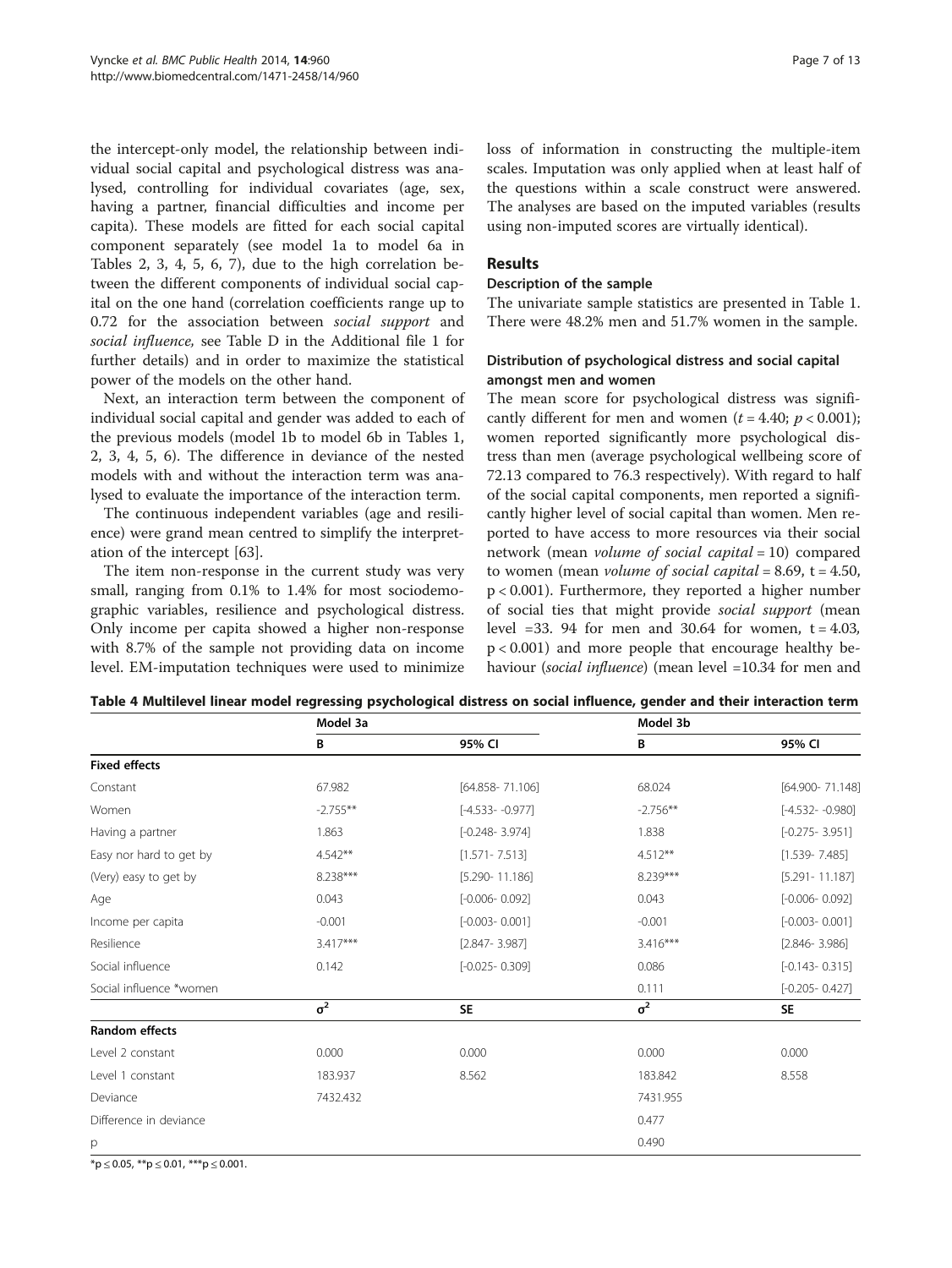|                          | Model 4a    |                     | Model 4b    |                     |
|--------------------------|-------------|---------------------|-------------|---------------------|
|                          | В           | 95% CI              | B           | 95% CI              |
| <b>Fixed effects</b>     |             |                     |             |                     |
| Constant                 | 68.887      | $[65.796 - 71.978]$ | 68.895      | $[65.804 - 71.986]$ |
| Women                    | $-3.083***$ | $[-4.839 - 1.327]$  | $-3.091***$ | $[-4.847 - 1.335]$  |
| Having a partner         | 1.569       | $[-0.509 - 3.647]$  | 1.539       | $[-0.539 - 3.617]$  |
| Easy nor hard to get by  | $4.181***$  | $[1.253 - 7.109]$   | $4.203**$   | $[1.277 - 7.129]$   |
| (Very) easy to get by    | 7.518***    | $[4.603 - 10.433]$  | 7.524***    | $[4.609 - 10.439]$  |
| Age                      | $0.050*$    | $[0.001 - 0.099]$   | 0.050       | $[0.001 - 0.099]$   |
| Income per capita        | $-0.001$    | $[-0.003 - 0.001]$  | $-0.001$    | $[-0.003 - 0.001]$  |
| Resilience               | $3.237***$  | $[2.674 - 3.800]$   | $3.248***$  | $[2.685 - 3.811]$   |
| Social engagement        | $0.399***$  | $[0.256 - 0.542]$   | $0.345***$  | $[0.149 - 0.541]$   |
| Social engagement *women |             |                     | 0.111       | $[-0.163 - 0.385]$  |
|                          | $\sigma^2$  | <b>SE</b>           | $\sigma^2$  | <b>SE</b>           |
| <b>Random effects</b>    |             |                     |             |                     |
| Level 2 constant         | 0.000       | 0.000               | 0.000       | 0.000               |
| Level 1 constant         | 178.382     | 8.308               | 178.261     | 8.308               |
| Deviance                 | 7396.102    |                     | 7395.480    |                     |
| Difference in deviance   |             |                     | 0.622       |                     |
| р                        |             |                     | 0.430       |                     |

<span id="page-7-0"></span>Table 5 Multilevel linear model regressing psychological distress on social engagement, gender and their interaction term

9.66 for women,  $t = 1.99$ ,  $p < 0.01$ ). There were no significant differences between men and women with regard to levels of generalized trust, the mean occupational prestige in respondents' network and levels of social engagement ascribed to the network.

## The association between social capital and psychological distress

Tables [2, 3,](#page-5-0) [4,](#page-6-0) 5, [6](#page-8-0), [7](#page-9-0) present the results of the multilevel models. The intercept-only model (model 0) showed that the neighbourhood level accounts for only 1.6% of the total variance in psychological distress. The average psychological distress score of all respondents  $(N = 923)$ within all neighbourhoods ( $N = 50$ ) was 74.25.

Controlling for the effect of background variables (having a partner, monthly income per capita, financial difficulties, gender and age) nullified the variation in psychological distress between neighbourhoods (level 2 variance) (Results not presented, but available upon request). Therefore, further analyses didn't take neighbourhood-level predictors into account.

After controlling for the background variables and the social capital components, the gender of respondents significantly predicted psychological distress, with men experiencing less psychological distress than women (B = -3.091 to -2.564,  $p < 0.001$ ) (model 1a to model 6a, Tables [2](#page-5-0), [3](#page-5-0), [4,](#page-6-0) 5, [6,](#page-8-0) [7](#page-9-0)).

Only half of the components of social capital were significantly associated with psychological distress, after the influence of sociodemographic variables and levels of resilience were taken into account (model 1a to model 6a, Tables [2](#page-5-0), [3](#page-5-0), [4,](#page-6-0) 5, [6](#page-8-0), [7](#page-9-0)). Being more trusting toward others in general, having higher levels of available supporting ties and feeling more engaged in one's network were all negatively associated with psychological distress. Having ties that encourage healthy behaviour (social influence), the volume of social capital, as measured by the total number of accessed positions in the Position Generator, and the mean occupational prestige in one's network did not appear to have a significant influence on psychological distress.

## Gendered analysis of the association between social capital and psychological distress

The interaction term between social capital and gender was not significantly associated with psychological distress in any of the models  $(B = -0.03$  to 0.44, no significant change in the deviance). This suggests that the association between social capital and psychological distress does not significantly differ between men and women.

## Discussion

This study examines whether the association between individual social capital and psychological distress differs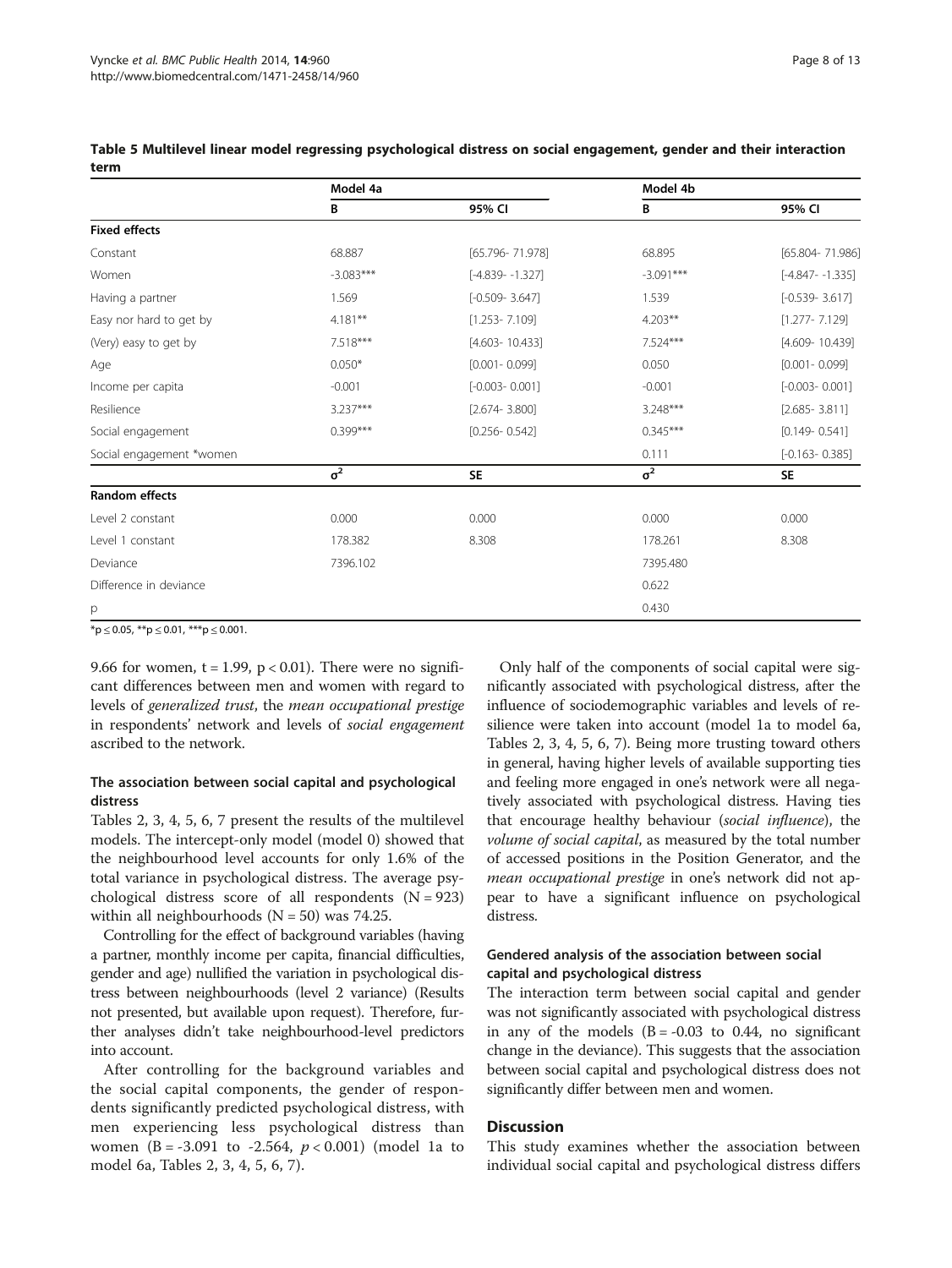|                                 | Model 5a   |                    | Model 5b   |                     |
|---------------------------------|------------|--------------------|------------|---------------------|
|                                 | В          | 95% CI             | B          | 95% CI              |
| <b>Fixed effects</b>            |            |                    |            |                     |
| Constant                        | 67.489     | [64.388-70.590]    | 67.601     | $[64.485 - 70.717]$ |
| Women                           | $-2.600**$ | $[-4.388 - 0.812]$ | $-2.622**$ | $[-4.410 - -0.834]$ |
| Having a partner                | $2.176*$   | $[0.077 - 4.275]$  | 2.095      | $[-0.016 - 4.206]$  |
| Easy nor hard to get by         | $4.778**$  | $[1.820 - 7.736]$  | 4.805**    | $[1.847 - 7.763]$   |
| (Very) easy to get by           | 8.472***   | $[5.540 - 11.404]$ | 8.469***   | $[5.537 - 11.401]$  |
| Age                             | 0.039      | $[-0.014 - 0.092]$ | 0.04       | $[-0.013 - 0.093]$  |
| Income per capita               | $-0.001$   | $[-0.003 - 0.001]$ | $-0.001$   | $[-0.003 - 0.001]$  |
| Resilience                      | $3.465***$ | $[2.899 - 4.031]$  | $3.462***$ | $[2.896 - 4.028]$   |
| Volume of social capital        | 0.030      | $[-0.182 - 0.242]$ | $-0.037$   | $[-0.315 - 0.241]$  |
| Volume of social capital *women |            |                    | 0.141      | $[-0.245 - 0.527]$  |
|                                 | $\sigma^2$ | <b>SE</b>          | $\sigma^2$ | <b>SE</b>           |
| <b>Random effects</b>           |            |                    |            |                     |
| Level 2 constant                | 0.000      | 0.000              | 0.000      | 0.000               |
| Level 1 constant                | 182.236    | 8.506              | 182.135    | 8.501               |
| Deviance                        | 7383.640   |                    | 7383.130   |                     |
| Difference in deviance          |            |                    | 0.510      |                     |
| р                               |            |                    | 0.470      |                     |

<span id="page-8-0"></span>Table 6 Multilevel linear model regressing psychological distress on volume of social capital (number of accessed positions), gender and their interaction term

for men and women using data from the Social capital and Well-being In Neighbourhoods in Ghent (SWING) Survey 2011.

First of all, the results show that men report significantly less psychological distress, which is in line with earlier national [[30\]](#page-11-0) and international research findings on the gender gap in depression rates [\[26,28,29](#page-11-0)]. Besides, half of the components of social capital are significantly associated with less psychological distress, after controlling for the effect of sociodemographic variables and levels of psychological resilience. Consequently, the results are only partially in line with international research that identifies social capital as a protective determinant of mental health [\[3,](#page-10-0)[64](#page-12-0)]. Regarding the gender gap in social capital, the findings are mixed. Men have higher scores on half of the social capital variables. Men have access to a higher volume of social capital (as measured by the Position Generator) and report a higher number of ties that provide social support and encourage healthy behaviour than women. Research using the World Values Survey found that men are involved in a higher variety of associations [[23](#page-11-0)], which might contribute to their access to a larger set of network resources. Norris & Inglehart further suggest that social and demographic characteristics are associated with factors that enable engagement in social networks. For instance, due to generally more flexible work schedules, more financial possibilities and a less burdensome balance between professional and private life, men are likely in a privileged position for social interaction compared to women [[23](#page-11-0)], which might lead to a different exposure to social networks.

To evaluate whether the association between social capital and psychological distress is different for men and women, interaction terms between gender and social capital are introduced to the analyses. None of the analysed interaction terms are significantly related to psychological distress, which suggests that the association between individual social capital and psychological distress is similar for men and women. Although clear hypotheses on gender differences in the relationship between social capital and health have not been put forward in literature, this is in contrast to what might be expected based on the theory of resource multiplication and *resource substitution* [[65\]](#page-12-0). These theoretical hypotheses are contrasted by Ross & Mirowsky to explore the interaction between gender and education in explaining the gender gap in depression rates. According to the theory of resource substitution, the absence of one resource can be counterbalanced by the presence of alternative resources. As a result, the effect of having a specific resource is hypothesized to be greater for those who lack alternative resources. The theory of *resource multiplica*tion on the other hand states that resources reinforce each other's impact. Consequently, the presence of a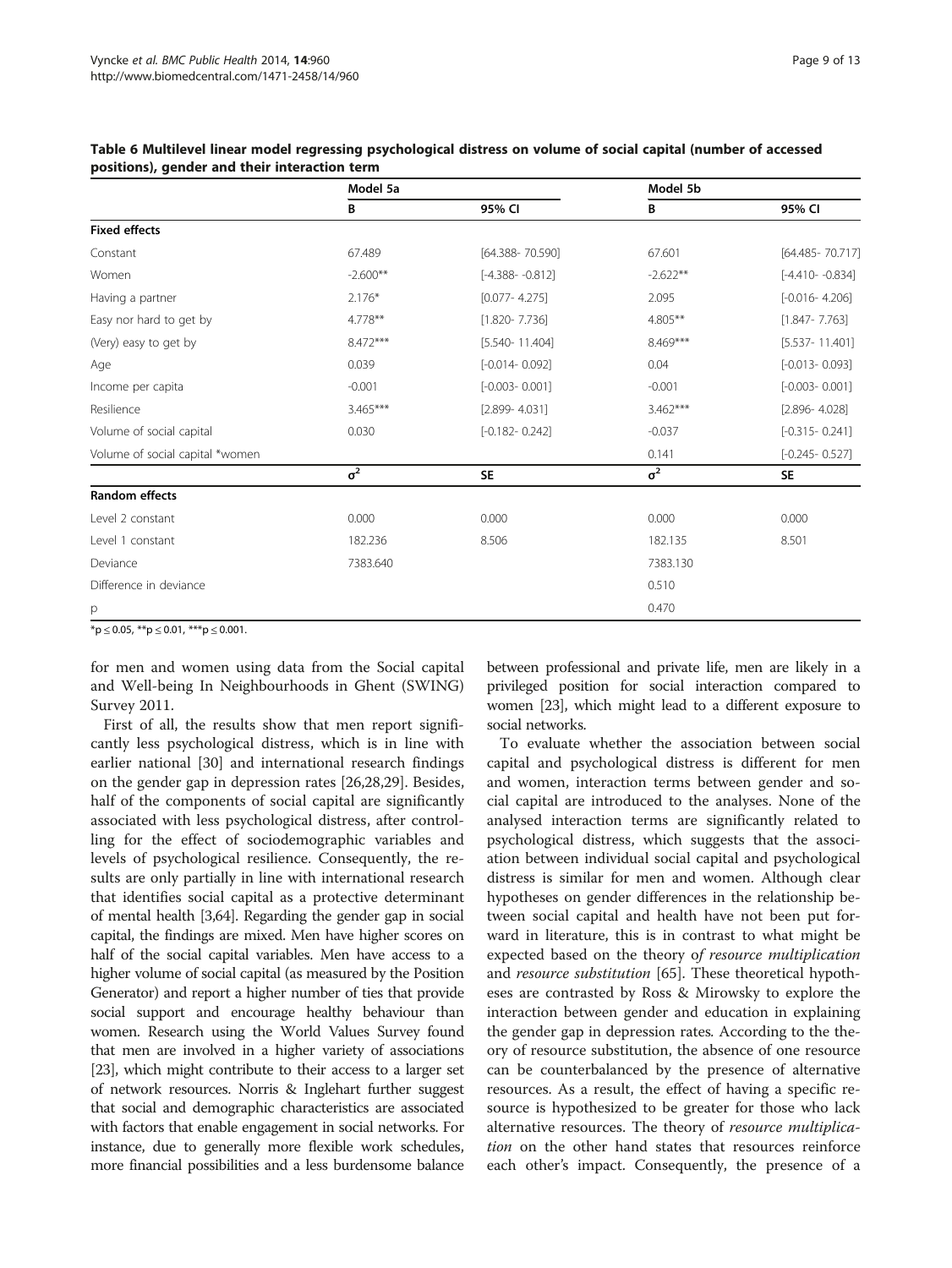|                                   | Model 6a   |                     | Model 6b   |                     |
|-----------------------------------|------------|---------------------|------------|---------------------|
|                                   | B          | 95% CI              | В          | 95% CI              |
| <b>Fixed effects</b>              |            |                     |            |                     |
| Constant                          | 67.708     | $[64.550 - 70.866]$ | 67.715     | $[64.557 - 70.873]$ |
| Women                             | $-2.713**$ | $[-4.504 - 0.922]$  | $-2.708**$ | $[-4.499 - 0.917]$  |
| Having a partner                  | 1.992      | $[-0.137 - 4.121]$  | 1.985      | $[-0.144 - 4.114]$  |
| Easy nor hard to get by           | $4.843**$  | $[1.823 - 7.863]$   | $4.840**$  | $[1.820 - 7.860]$   |
| (Very) easy to get by             | 8.318***   | $[5.327 - 11.309]$  | 8.319***   | $[5.328 - 11.310]$  |
| Age                               | 0.036      | $[-0.013 - 0.085]$  | 0.036      | $[-0.013 - 0.085]$  |
| Income per capita                 | $-0.001$   | $[-0.003 - 0.001]$  | $-0.001$   | $[-0.003 - 0.001]$  |
| Resilience                        | $3.440***$ | $[2.868 - 4.012]$   | $3.441***$ | $[2.869 - 4.013]$   |
| Mean occupational prestige        | 0.065      | $[-0.035 - 0.165]$  | 0.084      | $[-0.057 - 0.225]$  |
| Mean occupational prestige *women |            |                     | $-0.035$   | $[-0.225 - 0.155]$  |
|                                   | $\sigma^2$ | <b>SE</b>           | $\sigma^2$ | <b>SE</b>           |
| <b>Random effects</b>             |            |                     |            |                     |
| Level 2 constant                  | 0.000      | 0.000               | 0.000      | 0.000               |
| Level 1 constant                  | 182.697    | 8.593               | 182.672    | 8.429               |
| Deviance                          | 7273.320   |                     | 7273.193   |                     |
| Difference in deviance            |            |                     | 0.127      |                     |
| p                                 |            |                     | 0.722      |                     |

<span id="page-9-0"></span>Table 7 Multilevel linear model regressing psychological distress on mean occupational prestige in the network, gender and their interaction term

certain resource will have a larger impact on people with more alternative resources, and less impact in the absence of alternative resources [[65](#page-12-0)]. Making the link to different forms of capital, the resource multiplication theory would claim that people in an advantaged position on the level of one specific resource (e.g. education, income, social position) will profit to a greater extent from the presence of social capital. This would imply that social capital reinforces existing inequalities in health status and enlarges existing gaps between different social groups. The resource substitution theory on the other hand would suggest that social capital has a higher impact on the life of people who are in a deprived position with respect to other forms of capital, such as people with a low income or a low educational level. The interplay between social capital and other forms of capital is also stressed within the theoretical framework by Bourdieu [[66\]](#page-12-0), Lin [\[17](#page-11-0)] and other researchers that follow the resource-based approach to social capital [[15\]](#page-11-0), although our analyses do not confirm such a dependency.

Different explanations can be sought to explain why the studied interactions between social capital and gender are not significant in the current study. First, it is possible that individual social capital indeed does not play an important role in the existence of gender inequalities in psychological distress in Belgium. Lin & Erickson [[67\]](#page-12-0) hypothesize that the differences in social capital between men and women might be relatively small in Western Europe, as these countries are generally less gender-stratified. This might also explain why our findings are in contrast to those of Song [\[15\]](#page-11-0), who found a significant, yet weak, interaction between gender and individual resources in social networks in relation to depressive symptoms analysing data from the USA, and the observation that our data did not fully support the clear finding of a gender gap in social capital in international literature [\[15](#page-11-0)[,68\]](#page-12-0).

#### Strengths and weaknesses

A cautious interpretation of the results is recommended, due to some important weaknesses in the study design. The cross-sectional nature of the study makes it difficult to rule out reverse causality, i.e. that people who experience high levels of psychological distress might be more socially isolated and have lower levels of trust [\[69,70](#page-12-0)], especially since social isolation is strongly associated with depression [\[71](#page-12-0)]. We have tried to counterbalance this by controlling all analyses for psychological resilience. Furthermore, the response rate ranges within the included neighbourhood ranges from 36.6% to 76.9%. These large differences might partially be explained by important characteristics of neighbourhood inhabitants. For instance, most of the neighbourhoods with the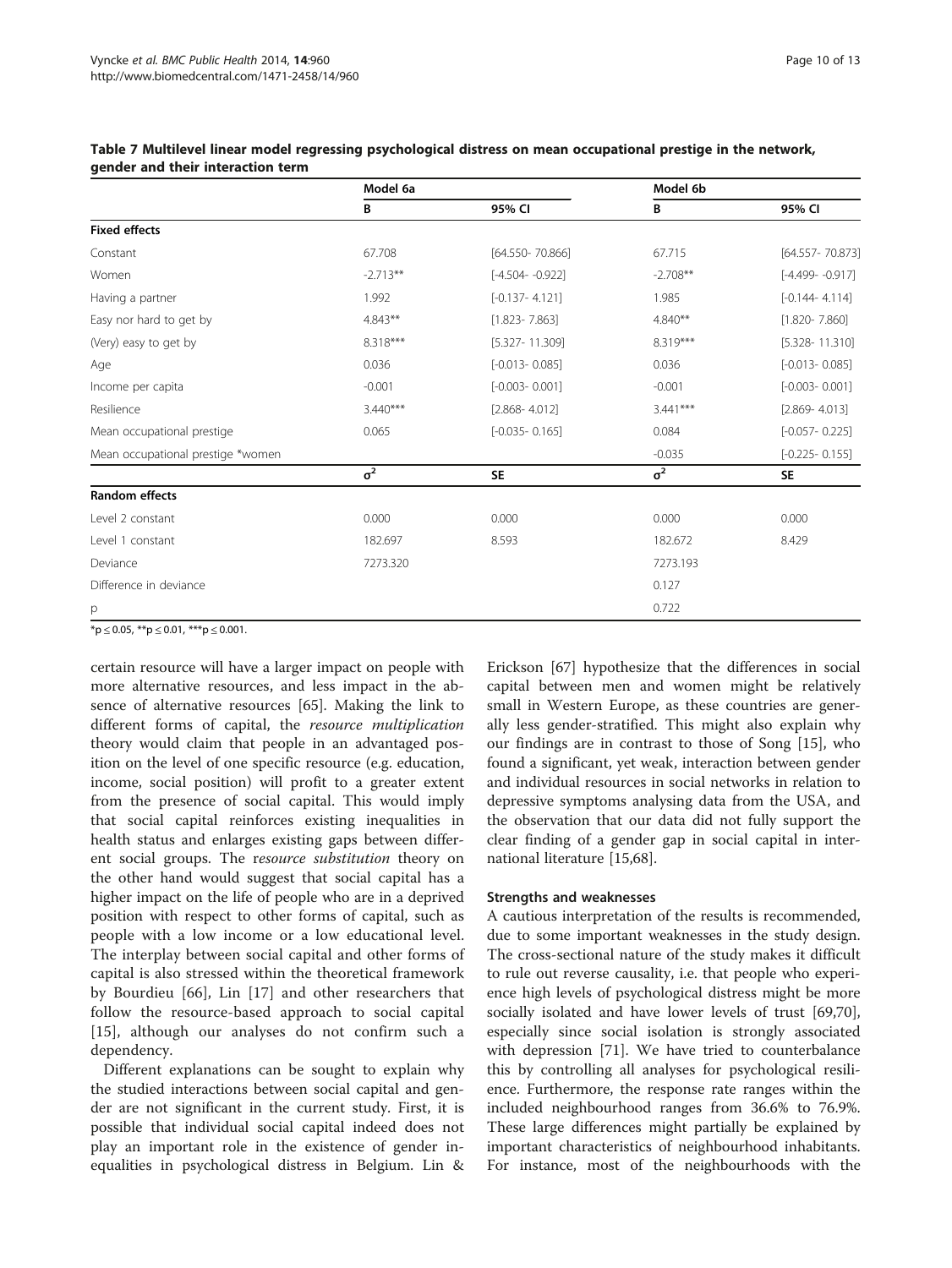<span id="page-10-0"></span>largest response rate are neighbourhoods which are socioeconomically deprived. We know that migrant populations often cluster in these neighbourhoods: an insufficient knowledge of the Dutch language might partially explain the low response rate in these neighbourhoods. Furthermore, our sample might be biased towards people with better than average health and higher levels of social capital, since those people who are the most distrusting and in the worst health status are likely to have declined participation. Consequently, it is possible that the results underestimate the association between social capital and health. The used data also have some important strengths. The data-collection procedure, which combines a face-to-face administration with home visits to pick up the self-administered questionnaires, and the sampling method maximize the inclusion of hard to reach populations (e.g. by providing assistance and clarifications etc.). The extensive operationalization of social capital reflects the multidimensional and complex nature of the concept and is based on validated instruments to measure individual social capital. Finally, it includes components of social capital both following the 'normative' (i.e. generalized trust) and 'resource based' (based on the Position and Resource Generator) approach to the concept, which is an important contribution to current literature.

## Conclusion

This study indicates that the association between individual social capital and psychological distress is similar for men and women, which is in contrast to what might be expected based on international literature.

Different explanations can be sought to explain why the studied interaction between social capital and gender is not significant.

For instance, it is possible that social capital is not of greater importance for women in general, but that it is more influential for women who are in an especially vulnerable social situation that deprives their access to alternative resources, such as unemployed women, women with a lower educational background and/or single mothers. Single motherhood for instance is associated with a lack of access to individual social capital [[72,73](#page-12-0)] and hypothesized to contribute to health differences between single and non-single parents [\[72](#page-12-0)]. It is as likely that the general distinction between men and women is not able to distinguish those people who are highly at risk of experiencing social exclusion and a lack of resources. Future studies should attempt to identify subgroups in society for whom social capital might be particularly influential, by transcending 'simple' dyads such as 'men versus women' or 'singles versus non-singles'.

## Additional file

[Additional file 1:](http://www.biomedcentral.com/content/supplementary/1471-2458-14-960-S1.docx) Background information with regard to the sample (representativeness and response rate) and the analyses (psychometric properties of independent variables and multicollinearity).

#### Competing interests

The authors declare that they have no competing interests.

#### Authors' contributions

VV participated in the conception of the study and drafted the manuscript. WH coordinated the fieldwork of the study. PG, LP and WP participated in the conception of the study and provided methodological feedback. SW supervised the overall research project, supported in the design of the study and helped to draft the manuscript. WH, PG, WP and LP all provided thorough feedback on the draft of the paper. All authors read and approved the final manuscript.

#### Acknowledgements

We would wish to thank the participants and chair of the session 'Gender' at the international conference 'Assets for health and wellbeing across the life course' in London (26-27th September 2011), and the participants and discussant Dr Ellen Verbakel in the session 'Gender and health' in the session 'Gender and health' in the Special Interest Meeting on Comparative research in health sociology and social epidemiology in European societies in Ghent (20 & 21st June 2013) for their valuable comments on the results from an earlier draft of this article.

The authors would like to thank the Research Foundation Flanders (FWO) for their financial support.

#### Author details

<sup>1</sup>Department of Family Medicine and Primary Health Care, Ghent University Ghent, Belgium. <sup>2</sup>Research Foundation Flanders, Egmontstraat 5, 1000 Brussels, Belgium. <sup>3</sup>Department of Penal Law and Criminology, Ghent University, Ghent, Belgium. <sup>4</sup>NIVEL, Netherlands Institute for Health Services Research, Utrecht, The Netherlands. <sup>5</sup>Department of Sociology, Department of Human Geography, Utrecht University, Utrecht, The Netherlands.

#### Received: 24 May 2013 Accepted: 3 September 2014 Published: 16 September 2014

#### References

- 1. Morrens B: Sociaal kapitaal en gezondheid: een overzicht van de recente onderzoeksliteratuur. Tijdschrift voor Sociologie 2008, 29(2–3):138–157.
- 2. Putnam R: Bowling alone. The collapse and revival of American community. New York: Simon & Shuster; 2000.
- 3. De Silva MJ, McKenzie K, Harpham T, Huttly SRA: Social capital and mental illness: a systematic review. J Epidemiol Community Health 2005, 59(8):619–627.
- 4. Derose KP, Varda DM: Social capital and health care access: a systematic review. Med Care Res Rev 2009, 66(3):272–306.
- Kawachi I, Berkman LF: Social cohesion, social capital and health. In Social epidemiology. Edited by Berkman LF, Kawachi I. New York: Oxford University Press; 2000.
- 6. Mansyur C, Amick BC, Harrist RB, Franzini L: Social capital, income inequality, and self-rated health in 45 countries. Soc Sci Med 2008, 66(1):43–56.
- 7. Portes A: Social capital: its origins and applications in modern sociology. Annu Rev Sociol 1998, 24:1–24.
- Ferlander S: The importance of different forms of social capital for health. Acta Sociologica 2007, 50(2):115–128.
- 9. Moore S, Daniel M, Gauvin L, Dube L: Not all social capital is good capital. Health Place 2009, 15(4):1071–1077.
- 10. Macinko J, Starfield B: The utility of social capital in research on health determinants. Milbank Q 2001, 79(3):387–427.
- 11. Szreter S, Woolcock M: Health by association? social capital, social theory, and the political economy of public health. Int J Epidemiol 2004, 33(4):650–667.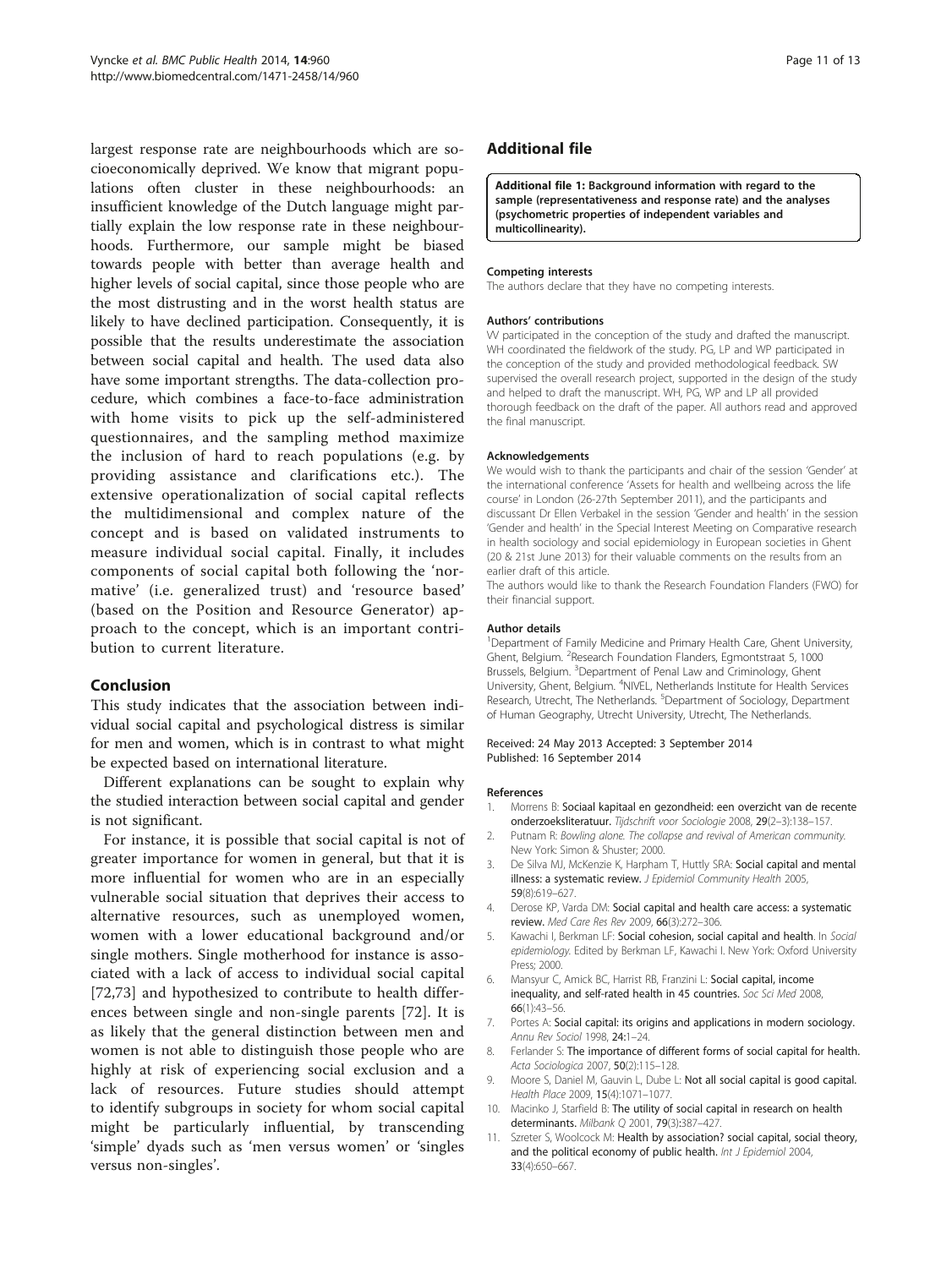- <span id="page-11-0"></span>12. Kawachi I, Subramanian SV, Kim D: Social capital and health: A decade of progress and beyond. In Social Capital and Health. Edited by Kawachi I, Subramanian SV, Kim D. New York: Springer Science; 2008:1–26.
- 13. Moore S, Haines V, Hawe P, Shiell A: Lost in translation: a genealogy of the "social capital" concept in public health. J Epidemiol Community Health 2006, 60(8):729–734.
- 14. Carpiano RM: Neighborhood social capital and adult health: an empirical test of a Bourdieu-based model. Health Place 2007, 13(3):639-655.
- 15. Song L: Your body knows who you know: social capital and health inequality, Doctoral thesis. Durham: Duke University; 2009.
- 16. Carpiano RM: Toward a neighborhood resource-based theory of social capital for health: can Bourdieu and sociology help? Soc Sci Med 2006, 62(1):165–175.
- 17. Lin N: Social capital: a theory of structure and action. Cambridge: Cambridge University Press; 2001.
- 18. Rostila M: A resource-based theory of social capital for health research: can it help us bridge the individual and collective facets of the concept? Soc Theor Health 2011, 9(2):109–129.
- 19. van Emmerik IIJH: Gender differences in the creation of different types of social capital: a multilevel study. Soc Network 2006, 28(1):24–37.
- 20. Leeves GD, Herbert R: Gender differences in social capital investment: theory and evidence. Econ Model 2014, 37:377–385.
- 21. Ferlander S, Mäkinen IH: Social capital, gender and self-rated health. evidence from the Moscow Health Survey 2004. Soc Sci Med 2009, 69(9):1323–1332.
- 22. Moore G: Structural determinants of men's and women's personal networks. Am Sociol Rev 1990, 55(5):726–735.
- 23. Norris P, Inglehart R: Gendering social capital: Bowling in Women's Leagues? In Gender and Social Capital. Edited by O'Neill B, Gidengil E. New York: Routledge; 2006:73–98.
- 24. Chuang Y, Chuang K: Gender differences in relationships between social capital and individual smoking and drinking behavior in Taiwan. Soc Sci Med 2008, 67(8):1321–1330.
- 25. Kavanagh AM, Bentley R, Turrell G, Broom DH, Subramanian SV: Does gender modify associations between self rated health and the social and economic characteristics of local environments? J Epidemiol Community Health 2006, 60(6):490–495.
- 26. Kuehner C: Gender differences in unipolar depression: an update of epidemiological findings and possible explanations. Acta Psychiatr Scand 2003, 108(3):163–174.
- 27. Stoppard JM: Understanding depression: feminist social constructionist approaches. Hove: Routledge; 2000.
- 28. Seedat S, Scott KM, Angermeyer MC, Berglund P, Bromet EJ, Brugha TS, Demyttenaere K, de Girolamo G, Haro JM, Jin R, Karam EG, Kovess-Masfety V, Levinson D, Medina Mora ME, Ono Y, Ormel J, Pennell BE, Posada-Villa J, Sampson NA, Williams D, Kessler RC: Cross-national associations between gender and mental disorders in the World Health Organization World Mental Health Surveys. Arch Gen Psychiatry 2009, 66(7):785–795.
- 29. Van de Velde S, Bracke P, Levecque K: Gender differences in depression in 23 European countries. cross-national variation in the gender gap in depression. Soc Sci Med 2010, 71(2):305–313.
- 30. Van Der Heyden J, Gisle L, Demarest S, Hesse E, Tafforeau J: Gezondheidsenquête België, 2008. Rapport I: gezondheidstoestand. Brussel: Wetenschappelijk instituut Volksgezondheid Operationele Directie Volksgezondheid en surveillance; 2010.
- 31. Denton M, Prus S, Walters V: Gender differences in health: a Canadian study of the psychosocial, structural and behavioural determinants of health. Soc Sci Med 2004, 58(12):2585–2600.
- 32. Matud MP, Ibáñez I, Bethencourt JM, Marrero R, Carballeira M: Structural gender differences in perceived social support. Pers Indiv Differ 2003, 35(8):1919–1929.
- 33. Piccinelli M, Wilkinson G: Gender differences in depression. Br J Psychiatry 2000, 177:486–492.
- 34. Halbreich U, Lumleyc LA: The multiple interactional biological processes that might lead to depression and gender differences in its appearance. J Affect Disord 1993, 29(2–3):159–173.
- 35. Gidengil E, O'Neill B: Removing Rose Colored Glasses: Examining Theories of Social Capital through a Gendered Lens. In Gender and Social Capital. Edited by O'Neill B, Gidengil E. New York: Routledge; 2006:1–14.
- 36. Stafford M, De Silva M, Stansfeld S, Marmot M: Neighbourhood social capital and common mental disorder: testing the link in a general population sample. Health Place 2008, 14(3):394–405.
- 37. Stafford M: Gender differences in the associations between health and neighbourhood environment. Soc Sci Med 2005, 60(8):1681–1692.
- 38. Kawachi I, Berkman LF: Social ties and mental health. J Urban Health 2001, 78(3):458–467.
- 39. Vandermotten C, Marissal P, Van Hamme G, Kesteloot C, Slegers K, Vanden Broucke L, Ippersiel B, De Bethune S, Naiken R: Dynamische Analyse van de Buurten in Moeilijkheden in de Belgische stadsgewesten. Grootstedenbeleid. Brussel: POD Maatschappelijke Integratie; 2006.
- 40. Ware JE Jr, Sherbourne CD, Davies AR: A short-form general health survey. Santa Monica: Rand Corporation; 1988.
- 41. Reeskens T, Hooghe M: Cross-cultural measurement equivalence of generalized trust. evidence from the European Social Survey, (2002 and 2004). Soc Indicat Res 2008, 85(3):515–532.
- 42. Van der Gaag MPJ, Snijders TAB: The resource generator: social capital quantification with concrete items. Soc Network 2005, 27:1–27.
- 43. Snijders TAB: Prologue to the measurement of social capital. Tocqueville Rev 1999, 20(1):27–44.
- 44. van der Gaag M: The Measurement of Individual Social Capital. Groningen: University of Groningen; 2005.
- 45. Kobayashi T, Kawachi I, Iwase T, Suzuki E, Takao S: Individual-level social capital and self-rated health in Japan: an application of the Resource Generator. Soc Sci Med 2013, 85:32–37.
- 46. Webber MP, Huxley PJ: Measuring access to social capital: the validity and reliability of the Resource Generator-UK and its association with common mental disorder. Soc Sci Med 2007, 65(3):481–492.
- 47. Van der Gaag MPJ, Snijders TAB, Flap HD: Position generator measures and their relationship to other social capital measures. In Social capital: advances in research. Edited by Lin N, Erickson B. New York: Oxford University Press; 2008.
- 48. Berkman LF, Glass T, Brissette I, Seeman TE: From social integration to health: Durkheim in the new millennium. Soc Sci Med 2000, 51(6):843–857.
- 49. Flap HD, Snijders TAB, Völker B, Van der Gaag MPJ: Measurement instruments for social capital of individuals. 2003, [http://gaag.home.xs4all.](http://gaag.home.xs4all.nl/work/SSND.pdf) [nl/work/SSND.pdf](http://gaag.home.xs4all.nl/work/SSND.pdf).
- 50. Hooghe M, Vanhoutte B, Bircan T: Technical Report for the Social Cohesion Survey Flanders 2009 (SCIF 2009). Leuven: KULeuven; 2009.
- 51. Verhaeghe PP, Pattyn E, Bracke P, Verhaeghe M, Van de Putte B: The association between network social capital and self-rated health: pouring old wine in new bottles? Health Place 2012, 18(2):358-365.
- 52. Verhaeghe PP, Tampubolon G: Individual social capital, neighbourhood deprivation, and self-rated health in England. Soc Sci Med 2012, 75(2):349–357.
- 53. Song LJ: Social capital and psychological distress. J Health Soc Behav 2011, 52(4):478–492.
- 54. Song L, Lin N: Social capital and health inequality: evidence from Taiwan. J Health Soc Behav 2009, 50(2):149–163.
- 55. Ganzeboom HBG, De Graaf P, Treiman DJ: A standard international socio-economic index of occupational status. Soc Sci Res 1992, 21:1–56.
- 56. Lin N, Dumin M: Access to occupations through social ties. Soc Network 1986, 8:365–385.
- 57. de Vos K, Zaidi A: Equivalence scale sensitivity of poverty statistics for the member states of the European Community. Rev Income Wealth 1997, 43(3):319–333.
- 58. Windle G: What is resilience? a review and concept analysis. Rev Clin Gerontol 2010, 21:1–18.
- 59. Smith BW, Dalen J, Wiggins K, Tooley E, Christopher P, Bernard J: The brief resilience scale: assessing the ability to bounce back. Int J Behav Med 2008, 15:194–200.
- 60. Davydov DM, Stewart R, Ritchie K, Chaudieu I: Resilience and mental health. Clin Psychol Rev 2010, 30(5):479–495.
- 61. Steptoe A, Dockray S, Wardle J: Positive affect and psychobiological processes relevant to health. J Pers 2009, 77(6):1747-1776.
- 62. Eriksson M, Lindström B: Antonovsky's sense of coherence scale and the relation with health: a systematic review. J Epidemiol Community Health 2006, 60:376–381.
- 63. Hox J: Multilevel analysis: techniques and applications. New York: Psychology Press. Taylor and Francis Group; 2002.